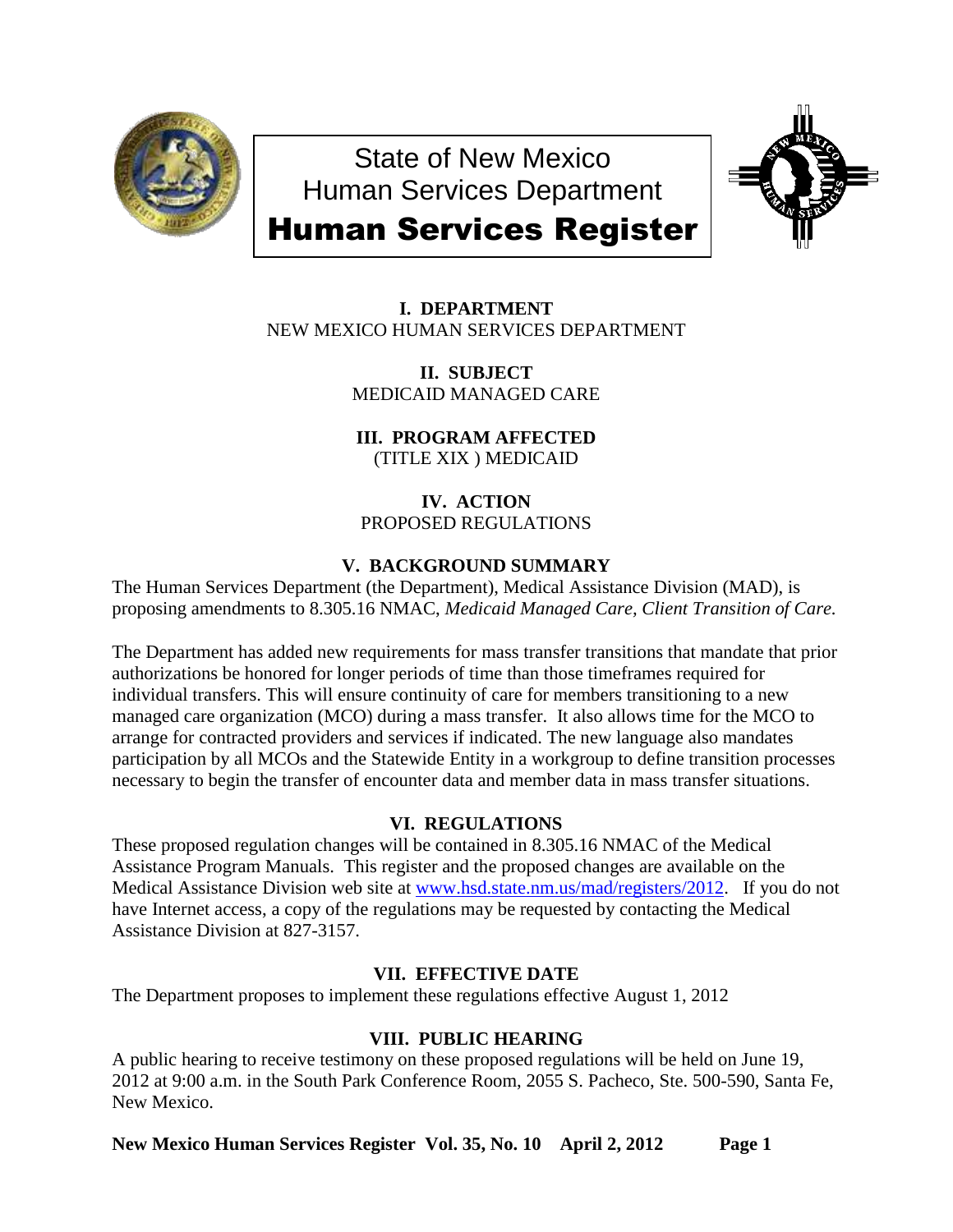If you are a person with a disability and you require this information in an alternative format or require a special accommodation to participate in the public hearing, please contact the Division toll free at 1-888-997-2583 and ask for extension 7-3156. In Santa Fe call 827-3156. The Department's TDD system may be accessed toll-free at 1-800-659-8331 or in Santa Fe by calling 827-3184. The Department requests at least ten (10) days advance notice to provide requested alternative formats and special accommodations.

Copies of all comments will be made available by the Medical Assistance Division upon request by providing copies directly to a requestor or by making them available on the MAD website or at a location within the county of the requestor.

## **IX. ADDRESS**

Interested persons may address written or recorded comments to:

Sidonie Squier, Secretary Human Services Department P.O. Box 2348 Santa Fe, New Mexico 87504-2348

These comments must be received no later than 5:00 p.m. on June 19, 2012. Written and recorded comments will be given the same consideration as oral comments made at the public hearing. Interested persons may also address comments via electronic mail to: [Barbara.watkins@state.nm.us](mailto:Barbara.watkins@state.nm.us) .

## **X. PUBLICATIONS**

Publication of these regulations approved by:

SIDONIE SQUIER, SECRETARY HUMAN SERVICES DEPARTMENT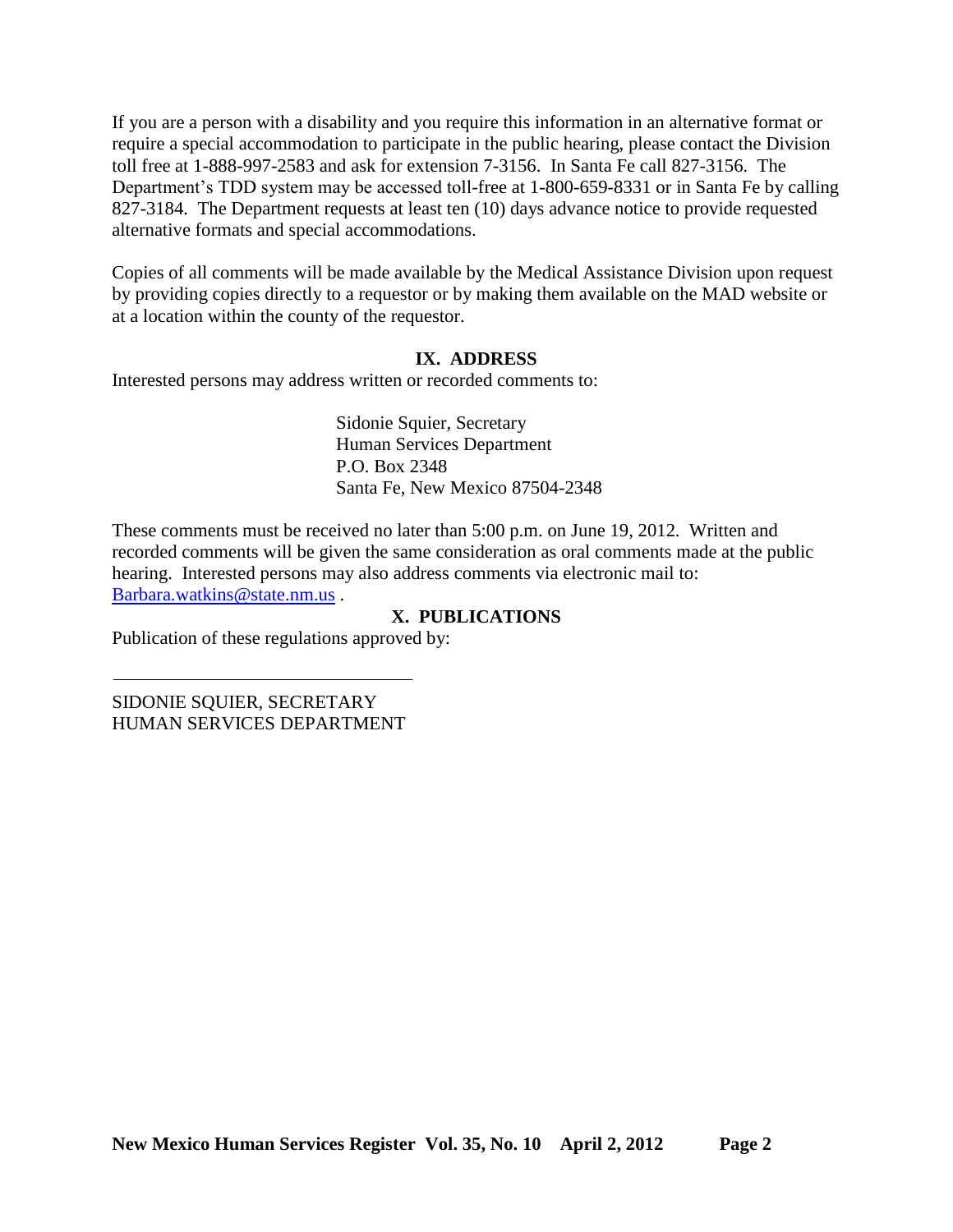#### **TITLE 8 SOCIAL SERVICES CHAPTER 305 MEDICAID MANAGED CARE PART 16 CLIENT TRANSITION OF CARE**

**8.305.16.1 ISSUING AGENCY:** Human Services Department (HSD). [8.305.16.1 NMAC - N, 7-1-01; A, 8-1-12]

**8.305.16.3 STATUTORY AUTHORITY:** [The New Mexico medicaid program is administered pursuant to regulations promulgated by the federal department of health and human services under Title XIX of the Social Security Act, as amended and by the state human services department pursuant to state statute. See NMSA 1978 Section 27-2-12 et. seq.] The New Mexico medicaid program and other health care programs are administered pursuant to regulations promulgated by the federal department of health and human services under the Social Security Act as amended or by state statute. See NMSA 1978, Section 27-2-12 et seq. [8.305.16.3 NMAC - N, 7-1-01; A, 8-1-12]

**8.305.16.6 OBJECTIVE:** The objective of [these regulations] this rule is to provide policies for the service portion of the New Mexico medicaid managed care program. [8.305.16.6 NMAC - N, 7-1-01; A, 8-1-12]

**8.305.16.8 MISSION STATEMENT:** [The mission of the medical assistance division is to reduce the impact of poverty on people living in New Mexico and to assure low income and disabled individuals in New Mexico equal participation in the life of their communities.] To reduce the impact of poverty on people living in New Mexico by providing support services that help families break the cycle of dependency on public assistance. [8.305.16.8 NMAC - N, 7-1-01; A, 7-1-09; A, 8-1-12]

**8.305.16.9 MEMBER TRANSITION OF CARE:** Transition of care refers to the movement of members from one health care practitioner or setting to another as their condition and care needs change. The [MCO/SE] MCO and SE shall have the resources and policies and procedures in place to actively assist members with transition of care. Members transitioning from institutional levels of care such as hospitals, nursing homes, residential treatment facilities or ICFs/MR back to community services with transition of care needs shall be provided with care coordination services. Medicaid-eligible clients may initially receive physical and behavioral health services under fee-for-service medicaid prior to enrollment in managed care. During the member's medicaid eligibility period, enrollment status with a particular MCO may change and the member may switch enrollment to a different MCO. Certain members covered under managed care may become exempt and other members may lose their medicaid eligibility while enrolled in an [MCO/SE] MCO and SE. A member changing from MCO to MCO, fee-for-service to managed care coverage and vice versa shall continue to receive medically necessary services in an uninterrupted manner.

A. **Member transition:** The [MCO/SE] MCO and SE shall have policies and procedures that address member identification and the clinical transition and transfer of members into or out of the MCO, including the CoLTS MCO members and state coverage insurance (SCI) MCO members.

(1) The  $[MCO] MCO$  and  $SE$  shall have policies and procedures that cover potentially large or mass transfer of members into or out of the MCO, including the identification of members currently receiving services[ $\frac{1}{2}$ ] and the SE shall be notified].

 (a) When the medical assistance division notifies the MCO and SE of a mass transfer of members,

the MCO and SE shall participate in a work group to decide on processes to be followed for the transition. (b) For a mass transfer of members, the prior authorizations granted by HSD contractors, the COLTS MCOs, the SE and the SCI MCOs shall be honored for the following timeframes:

 (i) all practitioner authorizations shall be honored for 60 days or until the receiving MCO has made other arrangements for care; providers who delivered these approved services shall be reimbursed by the receiving MCO;

 (ii) for members with approved transplant services, the receiving MCO shall reimburse the approved providers if a donor organ becomes available during the first 60 days of enrollment;

(iii) all prescription drug refills shall be paid for by the receiving MCO for the first 90 days or until the MCO has made other arrangements; and

(iv) all DME delivered after the mass transfer shall be paid for by the receiving MCO.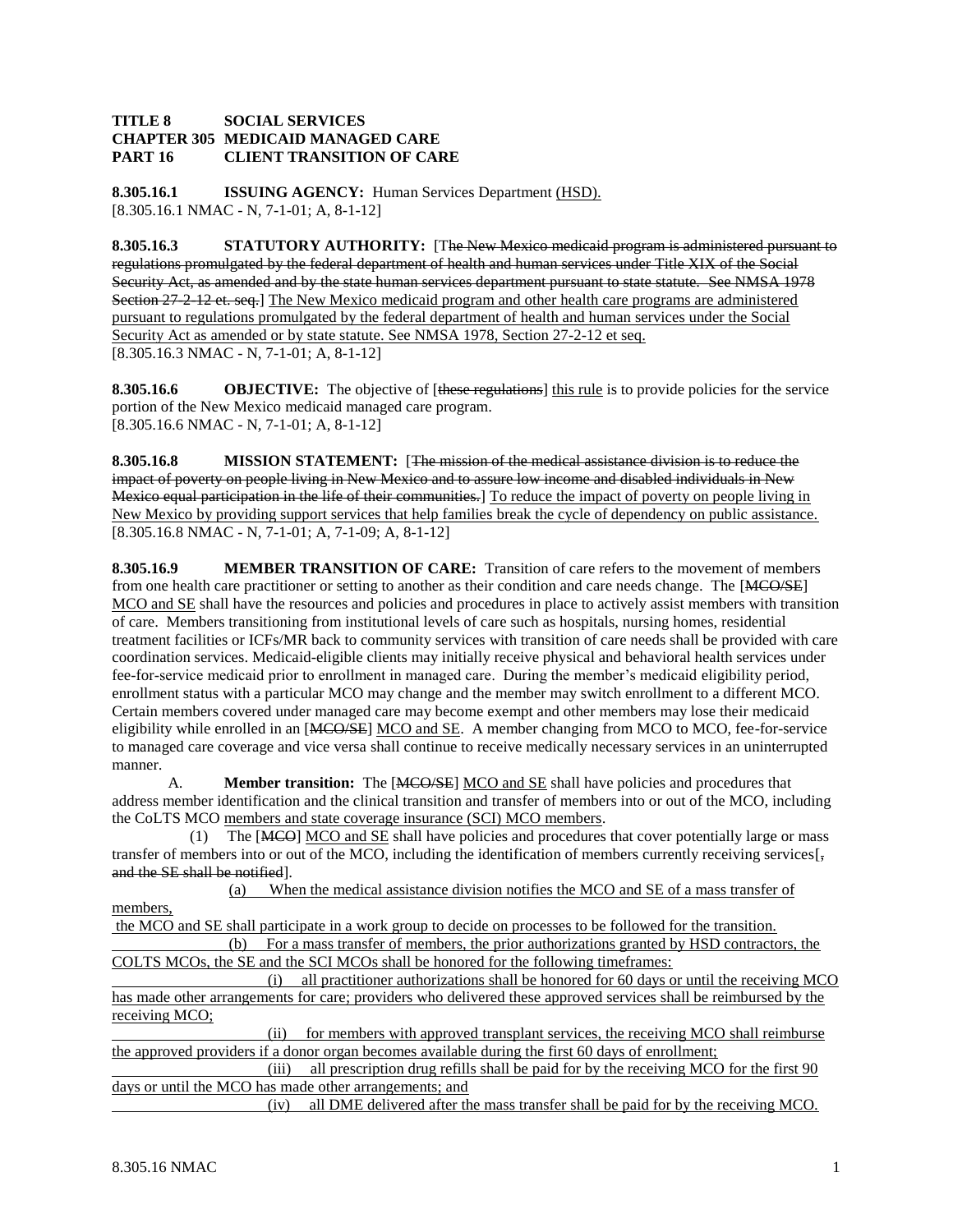(c) Encounter data requirement. The MCO and SE shall provide pharmacy, dental, practitioner, facility, vision, durable medical equipment and transportation encounter data for the one year prior to transition for their members identified as individuals with special health care needs, home and community-based waiver recipients, members receiving long term services, members eligible for disease management, and members receiving care coordination. The medical assistance division reserves the right to include other encounter data and other populations as it deems necessary.

 (2) The MCO shall have policies and procedures covering the transition into the MCO of an individual member, which shall include member and provider education about the MCO, about self-care and the optimization of treatment, and the review and update of existing courses of treatment. The SE shall be notified and coordination of care shall occur.

 (3) The MCO shall have policies and procedures that identify members transferring out of the MCO and ensure the provision of member data and clinical information to the future MCO necessary to avoid delays in member treatment. The MCO shall have written policies and procedures to facilitate a smooth transition of a member to another MCO when a member chooses and is approved to switch to another MCO.

 (4) The [MCO/SE] MCO and SE shall have policies and procedures regarding provider responsibility for discharge planning upon the member's discharge from an inpatient or residential treatment facility, and the [MCO/SE] MCO and SE shall help coordinate for a seamless transition of post-discharge care. The [MCO/SE] MCO and SE shall have a mechanism for monitoring the transition of care from an inpatient or residential treatment facility.

### B. **Prior authorization and provider payment requirements:**

 (1) For newly enrolled members, the [MCO/SE] MCO and SE shall honor all prior authorizations granted by HSD through its contractors or the CoLTS MCO for the first 30 days of enrollment or until the [MCO/SE] MCO and SE has made other arrangements for the transition of services. Providers who delivered services approved by HSD through its contractors shall be reimbursed by the [MCO/SE] MCO and SE.

 (2) For members who recently became exempt from managed care or enrolled in CoLTS, HSD or the CoLTS MCO shall honor prior authorization of fee-for-service covered benefits or CoLTS covered benefits granted by the [MCO/SE] MCO and SE for the first 30 days under fee-for-service medicaid or CoLTS or until other arrangements for the transition of services have been made. Providers who deliver these services and are eligible and willing to enroll as medicaid fee-for-service providers shall be reimbursed by HSD or the CoLTS MCO.

 (3) For members who had transplant services approved by HSD under fee-for-service or under CoLTS, the MCO shall reimburse the providers approved by HSD or the CoLTS MCO if a donor organ becomes available for the member during the first 30 days of enrollment.

 (4) For members who had transplant services approved by the MCO, HSD or the CoLTS MCO shall reimburse the providers approved by the MCO if a donor organ becomes available for the member during the first 30 days under fee-for-service medicaid. Providers who deliver these services shall be eligible and willing to enroll as medicaid fee-for-service providers.

 (5) For newly enrolled members, the [MCO/SE] MCO and SE shall pay for prescriptions for drug refills for the first 30 days or until the [MCO/SE] MCO and SE has made other arrangements. All drugs prescribed by a licensed behavioral health provider shall be paid for by the SE.

 (6) For members who recently became exempt from managed care, HSD shall pay for prescriptions for drug refills for the first 30 days under the fee-for-service formulary. The pharmacy provider shall be eligible and willing to enroll as a medicaid fee-for-service provider.

 (7) The MCO shall pay for DME costing \$2,000 or more, approved by the MCO but delivered to the member after disenrollment from managed care or enrollment into CoLTS.

 (8) HSD or the CoLTS MCO shall pay for DME costing \$2,000 or more, approved by HSD or the CoLTS MCO but delivered to the member after enrollment in the MCO. The DME provider shall be eligible for and willing to enroll as a medicaid fee-for-service provider. DME is not covered by the SE unless it has been prescribed by a behavioral health provider.

C. **Special payment requirement.** The MCO shall be responsible for payment of covered physical health services, provided to the member for any month the MCO receives a capitation payment. The SE shall be responsible for payment of covered behavioral health services provided to the member for any month the SE receives a capitation payment.

D. **Claims processing and payment:** In the event that an [MCO's/SE's] MCO's and SE's contract with HSD has ended, is not renewed or is terminated, the [MCO/SE] MCO and SE shall remain responsible for processing and paying claims for services delivered through the contract period, but submitted after the [MCO's/SE's] MCO's and SE's contract has ended.